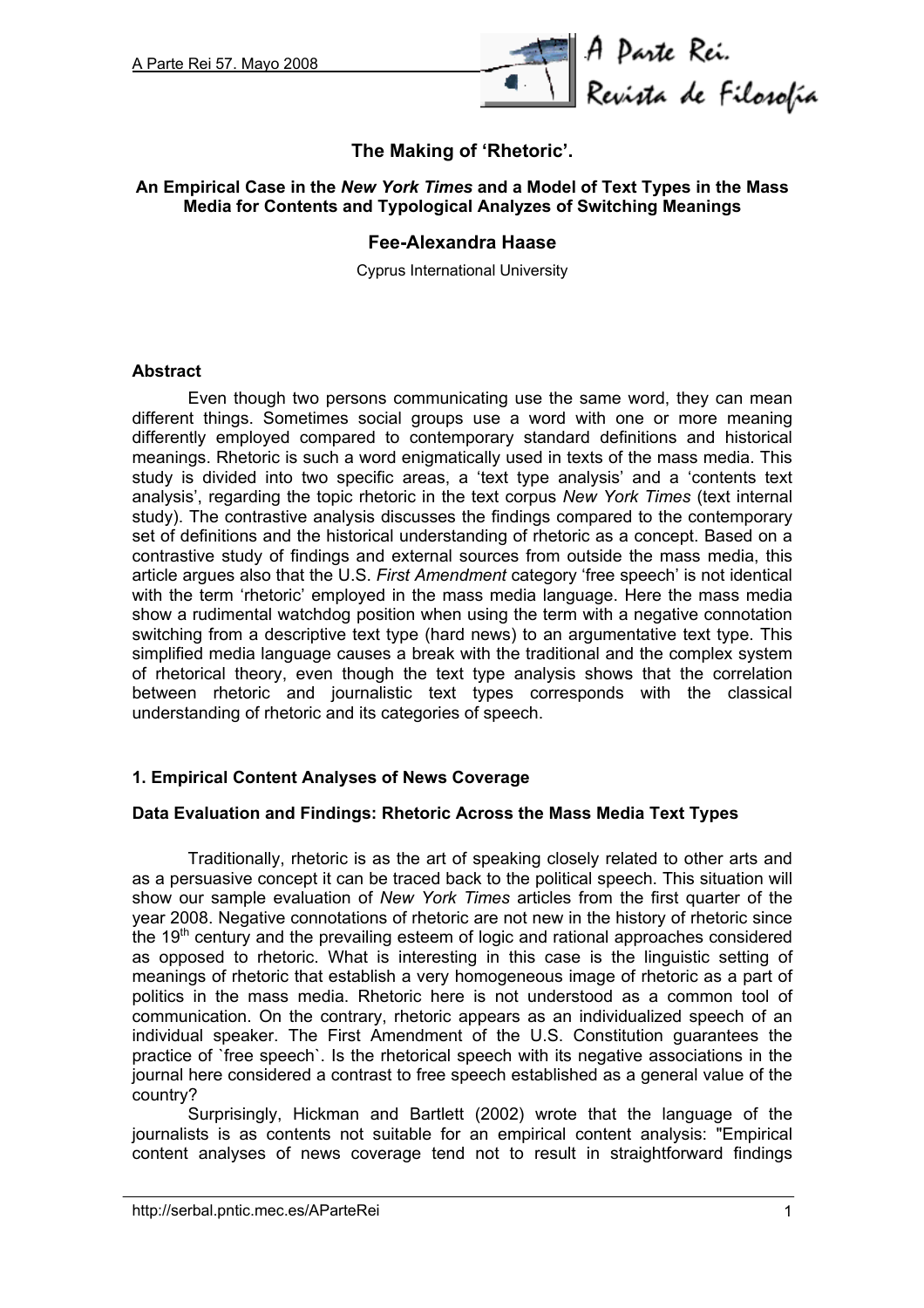because they are the products of an investigation of the language employed by reporters and editors whose primary task in the commercial news business is to make news entertaining. Achieving objectivity and neutrality in news coverage are secondary tasks of commercial news journalism. And achieving consistency and precision in the use of descriptive language are clearly not tasks that command the attention of reporters and editors."

We cannot subscribe to this statement of resignation regarding empirical approaches towards the language of mass media. Our method is 1. a diachronic survey analyzing the preference of text types associated with rhetoric and 2. a linguistic contrastive analysis regarding the findings compared to common definitions of rhetoric. Finally, we will discuss the historical heritage of the ancient rhetorical system and the changes in the mass media texts. For the approach in a diachronic study across different text types in the *New York Times* we can separate between hard news covered in sections of topics such as *U.S.*, *World*, and *Arts*, soft news, and opinion writing. Hard news is descriptive covering the basic elements of the event (the Wquestions), soft news is narrative, and opinion writing is an argumentative text type.

## **2. Differences between the Values of the System and the Contemporary Estimation of Rhetoric**

Within the rhetorical system, the speech itself is considered an action as performance of the speaker. Obviously, the action of speaking is considered not an action or an action performed towards the audience, while a lack of other actions exist. Rhetoric as subject of political speech was part of the Greek democracy. Aristotle in his *Rhetoric* (Book 1., chapter 1.) wrote: "I. Rhetoric is a counterpart of dialectic; for both have to do with matters that are in a manner within the cognizance of all men and not confined to any special science. Hence all men in a manner have a share of both; for all, up to a certain point, endeavor to criticize or uphold an argument, to defend themselves or to accuse. Now, the majority of people do this either at random or with a familiarity arising from habit. But since both these ways are possible, it is clear that matters can be reduced to a system, for it is possible to examine the reason why some attain their end by familiarity and others by chance; and such an examination all would at once admit to be the function of an art." In other words: Rhetoric is according to Aristotle ubiquitously employed even when the speaker is not aware of it. In the *Merriam-Websters Online Dictionary* rhetoric has the main definitions *art of speaking or writing effectively* either as the 'study of principles and rules of composition formulated by critics of ancient times or' as the study of writing or 'speaking as a means of communication or persuasion. The second definition is a skill in the effective use of speech or a type or mode of language or speech (insincere or grandiloquent language). The last definition equalizes rhetoric with verbal communication and discourse. Logan and Fischer-Wright (2006) suggested a new definition for rhetoric: "The means through which one creates and populates worlds of meaning (language-based realities." This definition focusing on the pragmatic dimension of rhetoric would better fit for the findings than traditional definitions. Steven Mailloux in *Rhetorical Power* (1989: 12) defined rhetoric as "the political effectiveness of trope and argument in culture." In 1789 *The Declaration of the Rights of Man* of the French Revolution provided freedom of speech. In 1791 *The First Amendment of the U.S. Bill of Rights* guaranteed freedoms of religion, speech, the press, and the right to assemble. Declaring a position or a personal speech as `mere rhetoric` in the mass media also has the effect that it is eliminated from its impact on reality in accordance with the simplified understanding of rhetoric. Balkin (2004) argued that digital technologies "alter the social conditions of speech and therefore should change the focus of free speech theory from a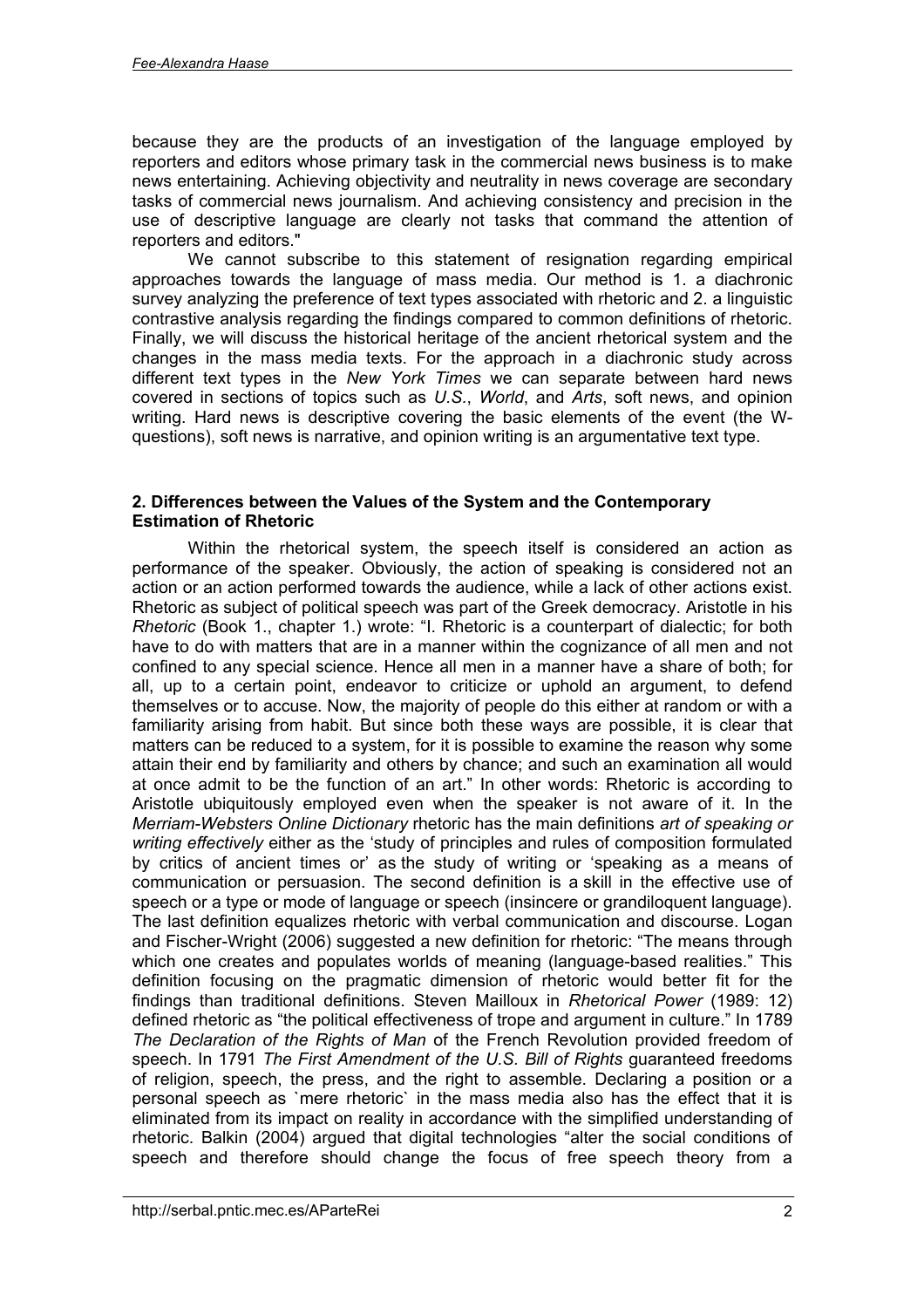Meiklejohnian or republican concern with protecting democratic process and democratic deliberation to a larger concern with protecting and promoting a democratic culture. A democratic culture is a culture in which individuals have a fair opportunity to participate in the forms of meaning - making that constitute them as individuals. Democratic culture is about individual liberty as well as collective self-governance; it concerns each individual's ability to participate in the production and distribution of culture." Kairys (1998) mentioned that "in the last few decades, the Supreme Court has narrowed and restricted the speech rights available to people of ordinary means, enlarged the speech rights available to wealthy people and corporations, and erected a free-speech barrier to public access to the media and to important electoral, economic and social reforms."

## **3. Theory: A Text Type Model for Journalism**

White in his thesis *Telling Media Tales: The News Story as Rhetoric* (1998) explored the rhetorical properties of the modern news report presenting the argument that "linear, syntagmatic models of text structure of the type developed previously for analysis of, for example, the narrative are unable to account for the functionality of these news reports. An alternative 'orbital' model of textuality is presented by which relationships of specification are seen to operate between a central textual nucleus and dependent satellites." Journalism has many features similar to rhetoric. In the job skills of the journalist we find similarities to the *officia* of the rhetor: Researching and documention (*inventio*, invention), organizing and planning (*dispositio*, disposition), style and editing (*elocuti*o, elocution), and presentation of the speech (*actio*, performance). Our text type model relies on the compability of rhetorical topology with text types and journatistic applied text production. Text types are used as means to differentiate between basic functions of texts. Genres are related to a specific medium' for example literary or visual genres exist. Text types can be differentiated and attributed to news as follows:

| <b>Text Type</b>        | <b>Relation</b> | <b>Question</b> | <b>Function</b> | <b>News</b>      |
|-------------------------|-----------------|-----------------|-----------------|------------------|
| Descriptive text type   | Object          | Who? What?      | Reporting       | <b>Hard News</b> |
| Narrative text type     | Event           | What?           | Reporting       | <b>Soft News</b> |
| Argumentative text type | Audience        | To Whom?        | Persuasion      | Opinion          |
| Expositional text type  | Procedure       | How?            | Instruction     |                  |

## **Text Types and Categories of Journalism**

A comprehensive review of concepts and discussion about text types and genres was made by Lee (2001). The questions used in journalism to describe the event are:

> Who? What? Where? When? Why? How?

This set of questions can be traced back to the doctrine of stasis and the topoi used to find arguments in the ancient rhetorical system.

Who? What? How? (in which channel?) To Whom?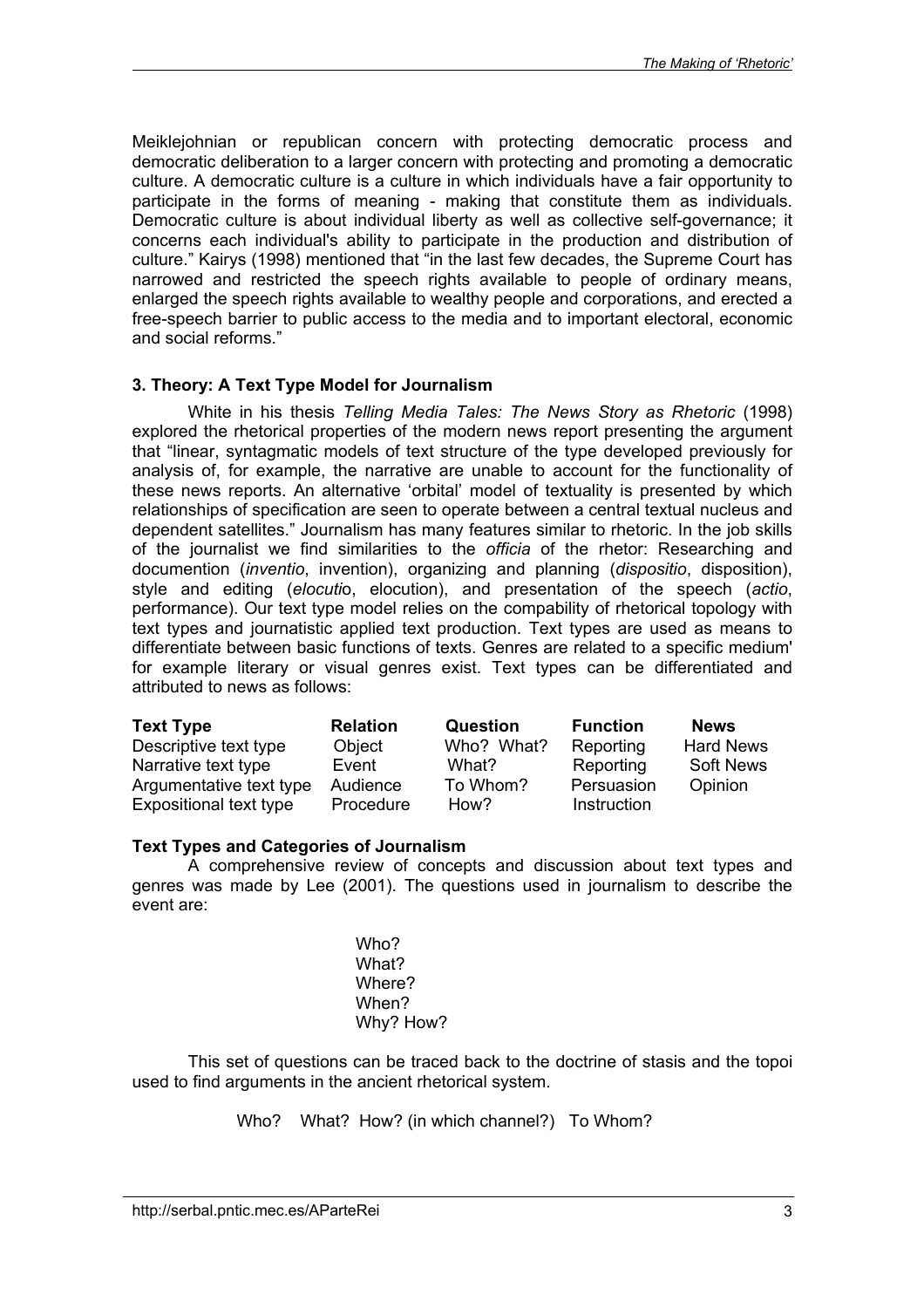## **Lasswell-Formula**

This set of questions can be traced back to the doctrine of stasis in the ancient rhetorical system. Also the Laswell-formula derived from it. In journalism the questions are the smallest descriptive units for the news. A journalistic text can contain descriptive, narrative, and argumentative parts. Traditionally, text type studies make correlations between functions of text types and the literary form like in the following selection for journalism:

| Journalism                 | <b>Text Typology</b>     | <b>Rhetoric</b> |
|----------------------------|--------------------------|-----------------|
| <b>Hard News</b>           | <b>Descriptive</b>       | <b>Initium</b>  |
| Story / Soft News          | Narrative                | Narratio        |
| Critique / Opinion         | Argumentative            | Argumentatio    |
| <b>Commentary /Opinion</b> | Argumentative            | Argumentatio    |
| Essay /Opinion             | Argumentative /Narrative |                 |

#### **Forms of Journalism and Functions**

Besides this classical schema of exclusive text type structures we must assume that descriptive, narrative, argumentative, and in some cases even expositional. The following study will demonstrate the correlation between text types and their function.

## **4. Empirical Preferences of Text Types: Correlation between Text Type and Rhetoric**

Data of this study come from a survey taken in the time between March 16 and January 16 2008 from the *New York Times Archive.* The *New York Times* as a daily newspaper with internet presence covers all classical sections of a newspaper. The dominance of the term rhetoric in specific sections can be explained historically with the fields rhetoric covered. The highest density of news using rhetoric we find in the opinion writings (argumentative text type), the political news of the U.S. and international news and the section of arts. Texts of these sections we can classify either as narrative or argumentative text types). We will later on demonstrate that the line between these text types in journalism is thin and take the example of the term rhetoric in order to demonstrate how narrative and descriptive text types become argumentative text types. Purely descriptive text types (e.g. weather forecast) have no or a minimal number of sentences using rhetoric.

| U.S. / Washington          | 37 | $\%$ |  |
|----------------------------|----|------|--|
| World                      | 16 | $\%$ |  |
| <b>New York and Region</b> |    | $\%$ |  |
| <b>Opinion</b>             | 15 | %    |  |
| <b>Opinion (Op-Ed)</b>     | 3  | %    |  |
| <b>Education</b>           | 1  | %    |  |
| <b>Sport</b>               | 3  | %    |  |
| <b>Technology</b>          | 1  | %    |  |
| <b>Business</b>            | 3  | %    |  |
| <b>Health</b>              | 1  | %    |  |
| <b>Arts</b>                | 13 | %    |  |
| <b>Movies</b>              | 6  | %    |  |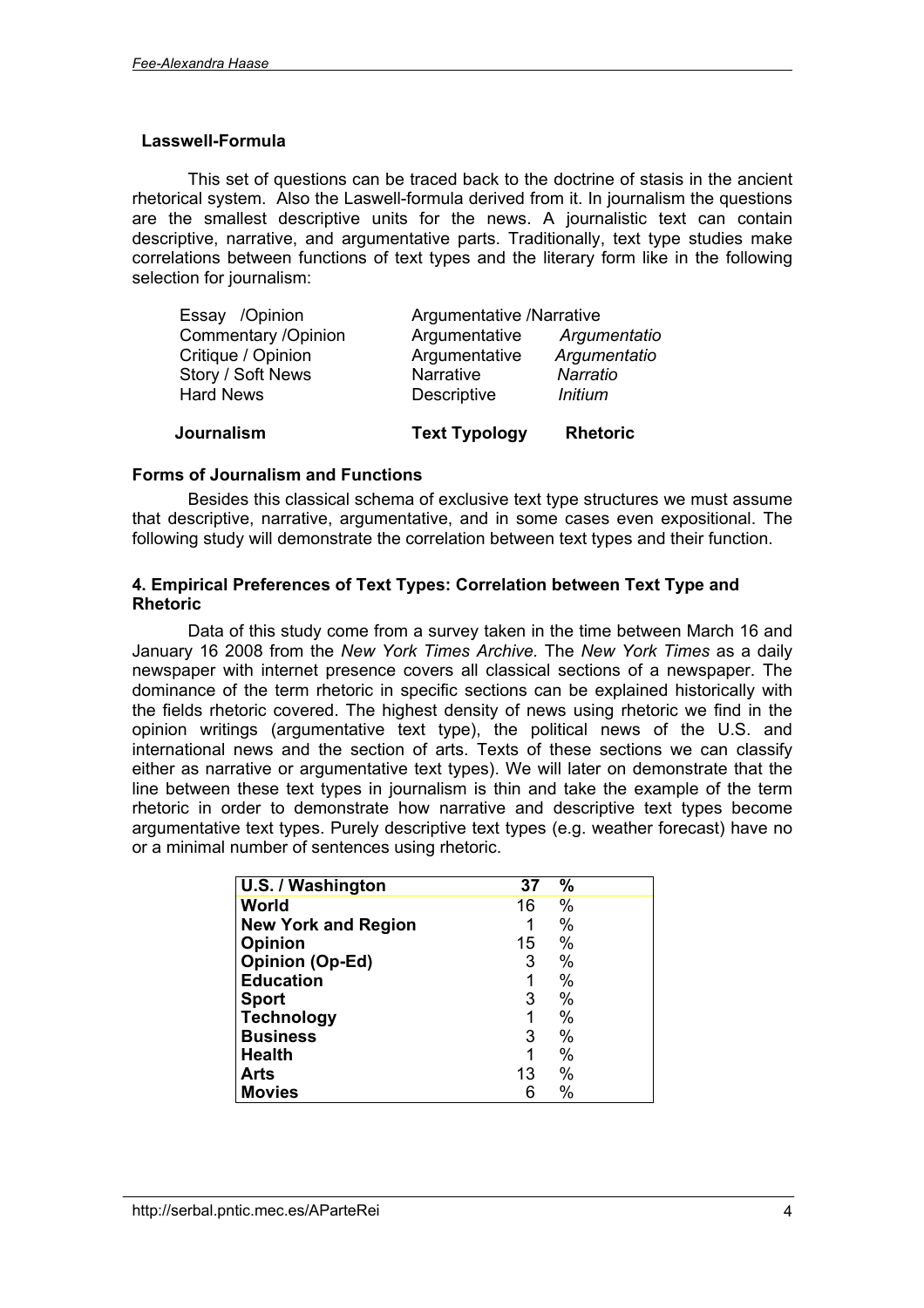| <b>Front Page</b>               | 624            | 3.62%   |
|---------------------------------|----------------|---------|
| <b>Opinion</b>                  | 2973           | 17.27 % |
| <b>Editors' Notes</b>           | 1              | 0.00%   |
| <b>Week in Review</b>           | 610            | 3.54%   |
| <b>Magazine</b>                 | 704            | 4.09 %  |
| <b>The Public Editor</b>        | 1              | 0.00%   |
| U.S.                            | 1873           | 10.88%  |
| Washington                      | 1295           | 7.52 %  |
| <b>New York and Region 1420</b> |                | 7.02%   |
| World                           | 1061           | 8.24%   |
| Arts                            | 2537           | 14.73 % |
| <b>Automobiles</b>              |                | 3       |
| 0.02%                           |                |         |
| <b>Books</b>                    | 1332           | 7.74%   |
| <b>Business</b>                 | 760            | 4.41 %  |
| <b>Corrections</b>              | 3              | 0.02%   |
| <b>Dining and Wine</b>          | $\overline{2}$ | 0.01%   |
| <b>Education</b>                | 398            | 2.31%   |
| <b>Health</b>                   | 293            | 1.70%   |
| <b>Home and Garden</b>          | 35             | 0.20%   |
| <b>Job Market</b>               | $\mathbf{2}$   | 0.01%   |
| <b>Movies</b>                   | 291            | 1.69%   |
| <b>Obituaries</b>               | 68             | 0.39%   |
| <b>Real Estate</b>              | 15             | 0.09%   |
| Science                         | 96             | 0.56%   |
| <b>Sports</b>                   | 348            | 2.02%   |
| <b>Style</b>                    | 78             | 0.45%   |
| <b>Technology</b>               | 148            | 0.86%   |
| <b>Theater</b>                  | 214            | 1.24%   |
| Travel                          | 33             | 0.19%   |

**1. Distribution of the Topic Rhetoric in Sections of the** *New York Times*

Time Frame:  $16<sup>th</sup>$  of March to  $16<sup>th</sup>$  of January 2008 Source: *New York Times* Archive

**2. Distribution of the Topic Rhetoric in Sections of the** *New York Times* Time Frame: March 19, 2008 to 1981**.**

Source: *New York Times* Archive

## **5. Findings of the Text Type Analysis**

Data in the examined text corpus and common understanding and historical definitions are different in terms of the estimation of rhetoric. The preference of the *New York Times* to use the term rhetoric in text types traditionally associated with rhetoric is obvious. Rhetoric, used in a variety of compounds, is employed as a neologism and this stylistic trope indicates that the text corpus itself contains rhetoricity. None of the texts used a deeper analysis of the rhetoric, which was described or demonstrated any relation between the term employed and the concept of rhetoric. Meanings and Functions of the Compounds of Rhetoric

General associations with the word rhetoric are: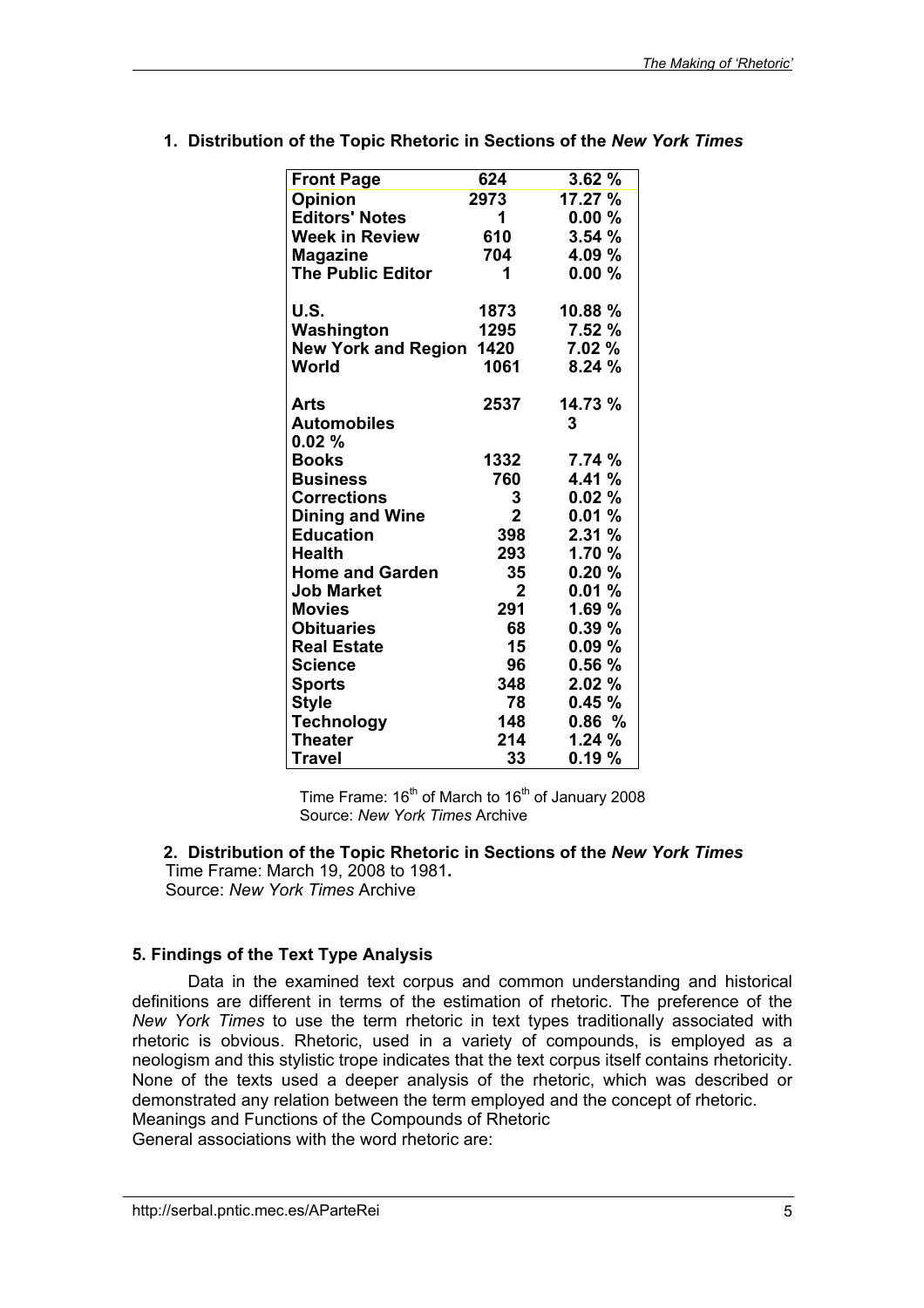- Useless Speech
- Negative speech about someone/something, a lie
- Standing in opposition to an action
- replacing action where action should be taken
- Personal speech style, a person has a specific way to speak
- A way to speak that is biased
- Polemic speech

The newspaper separates into different kinds of rhetoric that are ad hoc built compounds with an associated meaning and connotation. The use of ad hoc compounds in newspapers and magazines is a kind of slang in a profession, but also picks up the slang of the object of the news, in our case politicians. These ad hoc compounds are created and not available in contemporary dictionaries. They consist of the noun rhetoric plus an adjective or a noun set in front of the noun rhetoric. Some of them have the prefix anti- followed by adjective or noun making the kind of rhetoric evident.

| Compound                  | <b>Connotation</b>                      |
|---------------------------|-----------------------------------------|
| Anti-immigration rhetoric | Negative speech about someone/something |
| Obama-esque rhetoric      | Personal speech style,                  |
|                           | a person has a specific way to speak    |
|                           | Artificial imitation                    |

Negatively connoted phrases are:

 **Compound Connotation** *Empty rhetoric Blind rhetoric*

*Mere rhetoric* Useless Speech

## **Example for Ad hoc Compounds in the** *New York Times*

In the article *Obama, Drawing Criticism On Two Fronts, Fires Back* (NYT. February 21, 2008) ironically *good words* are considered and interpreted as rhetoric equal to *empty rhetoric*:" In a speech on Wednesday at Hunter College in Manhattan, she said Mr. Obama was running on a thin résumé and empty rhetoric. ''It's time we moved from good words to good works, from sound bites to sound solutions,'' Mrs. Clinton said." In *Decoding Lebanese Paranoia* (NYT. February 17, 2008) the term *mere rhetoric* is used: "More than mere rhetoric, they (accusations, F.H.) quickly congeal into conflicting versions of history, often with bloody consequences." The claims resulting from our research in the statistical distribution of this term used in the *New York Times* and its difference from the traditional and contemporary generally accepted meanings for the term can be described as follows: The meanings of a term and the traditional and contemporary generally accepted meaning of this term can vary. The term rhetoric is connoted negatively. A correlation between the text type and the use and meanings of the term exist. In most of the sections of the newspaper the term rhetoric is employed for political news, opinion writing, and arts. On a level of reminiscence, the concept rhetoric conveys itself in a form suitable for the needs of journalistic writing.

The newspaper text of the hard news is generally a descriptive one referencing the 5 W-questions. We can consider these questions as topoi for the narration and argumentation of the whole text. The use of ad hoc built compounds is an argumentative element in the discursive and/or narrative structure of the text. Instead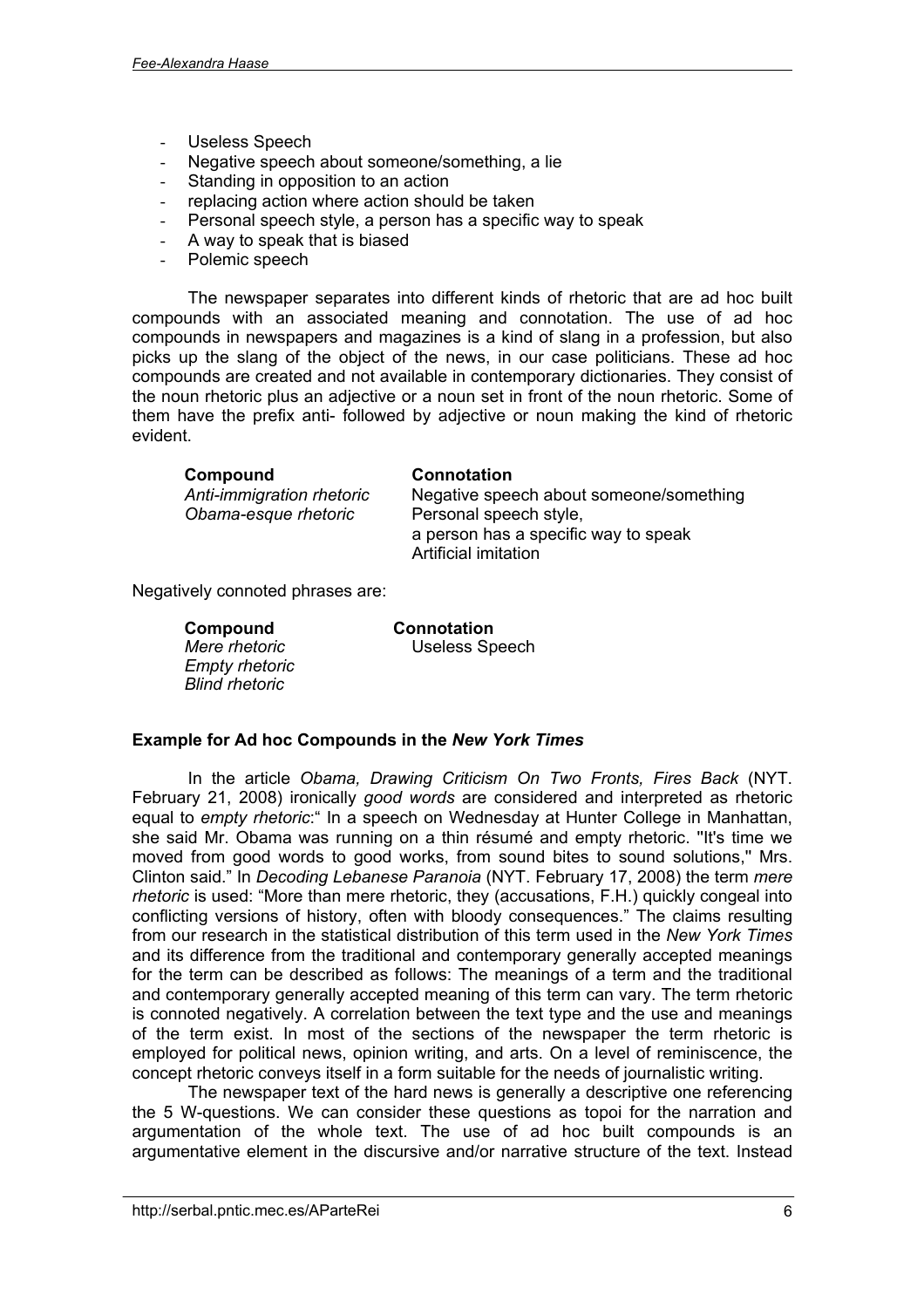of an argumentative discourse, the text has here a judging function. The ad hoc compound contains and presents a judgment about the speaker/person or institution. In the form of the compound presented, it is classified under rhetorical principles a neologism. With the use of the term rhetoric a narrative and argumentative element enters the hard news. The writer can this way implement meanings and opinions about the person. These opinions can be his/her own or as a cliché it references a common estimation. Rhetoric as conduct of speech is in the article *Democratic Candidates Emphasize Need for Unity* (NYT. February 17, 2008) used when stating that "(…) Senators Hillary Rodham Clinton and Barack Obama on Saturday night cooled their rhetoric and reminded Democrats of their fight ahead." In the U.S. news section mainly rhetoric is used to indicate a personal quality and way to speak. The article *Reaching Out, Paterson Offers Different Tone* (NYT. March 14, 2008) uses the term rhetoric as a personal style of a politician: "But in some areas, Mr. Paterson seemed more inclined to revise Mr. Spitzer's rhetoric rather than his policies." In the resort local NewYork news in the article *Our Towns; The Tightrope of Promising A Genuine Transformation* (NYT. February 10, 2008) is written: Mr. Booker was able to boast that in his first full year in office he had made progress in living up to his Obama-esque rhetoric. Most important was his signature issue, crime." The article *Rhetoric: High; Anxiety: Low* (NYT. March 1, 2008) uses the expression "the heated rhetoric in Washington about the government's wiretapping powers" for a public discourse. Political issues can also be used for the indication of rhetoric. In the article *Counting Heads; The Border And The Ballot Box* (NYT. March 2, 2008) is written: "It's hard, in fact, to see how a single 2008 Republican candidate benefited from anti-immigration rhetoric." In *Issues Start Rush to Citizenship by Hispanics* (NYT. February 5, 2008) a politician is cited using the term with the connotation also used in the *New York Times*: "''The hard-line rhetoric on immigration is turning off all Latinos," said Lionel Sosa, a Republican advertising executive in San Antonio (…)".One finding is that the system of rhetoric even in the minimalized reference system of text types in a newspaper can be re-constructed. If the style of the news is a rhetorical one employing neologisms, the text is not neuter. It has a rhetorical impact. In the World section rhetoric is employed for the characterization of international politicians and groups regarding their intentions in speeches. In *Paisley to Retire From Northern Ireland Posts* (NYT. March 5, 2008) the politician is characterized by "his fire-and-brimstone rhetoric". In *Settling of Crisis Makes Winners of Andes Nations, While Rebels Lose Ground* (NYT. March 9, 2008) FARC is described as a "group resembling a criminal syndicate that dresses up its actions in leftist rhetoric." In *Serbia Is Warned by Europe To Deter Embassy Attacks* (NYT. February 23, 2008) "senior European Union officials said they were increasingly alarmed by the nationalist rhetoric of some Serbian politicians, which they said was helping to incite violence." In *A Fragil Economy Raises Pressure on Iran's Rulers* (NYT. February 3, 2008) the term "anti-Western rhetoric" is employed. One of the functions is directed towards the audience. When an opinion is expressed, the reader can accept it or not. The difficult and problematic state of the use of such compounds results from its character as cliché and its enigmatic or simplified meaning. For our example above we just have to ask some questions to see the lack of sharpness of the term: What is 'anti-Western rhetoric'? Is the West identical with the U.S.? Does it mean that all Western civilization is attacked in such a speech? Here we reach the enigmatic meaning of the compound. If the context is not visible e.g. in an interview, we can hardly discuss the meaning of the phrase. Traditionally, rhetoric is neither classified as good or bad. A deviation from the neuter definition of the word rhetoric we find in the connoted meanings and use of the term. In the Opinion and Op Ed sections the term rhetoric is used for sentences, short meaningful sayings. In the Opinion/Letters section in *Can Democrats Stop Their Squabbling?* (NYT. March 13, 2008) the term *blind rhetoric* is used: "If you substitute "unpatriotic" with "divisive," you get the same blind rhetoric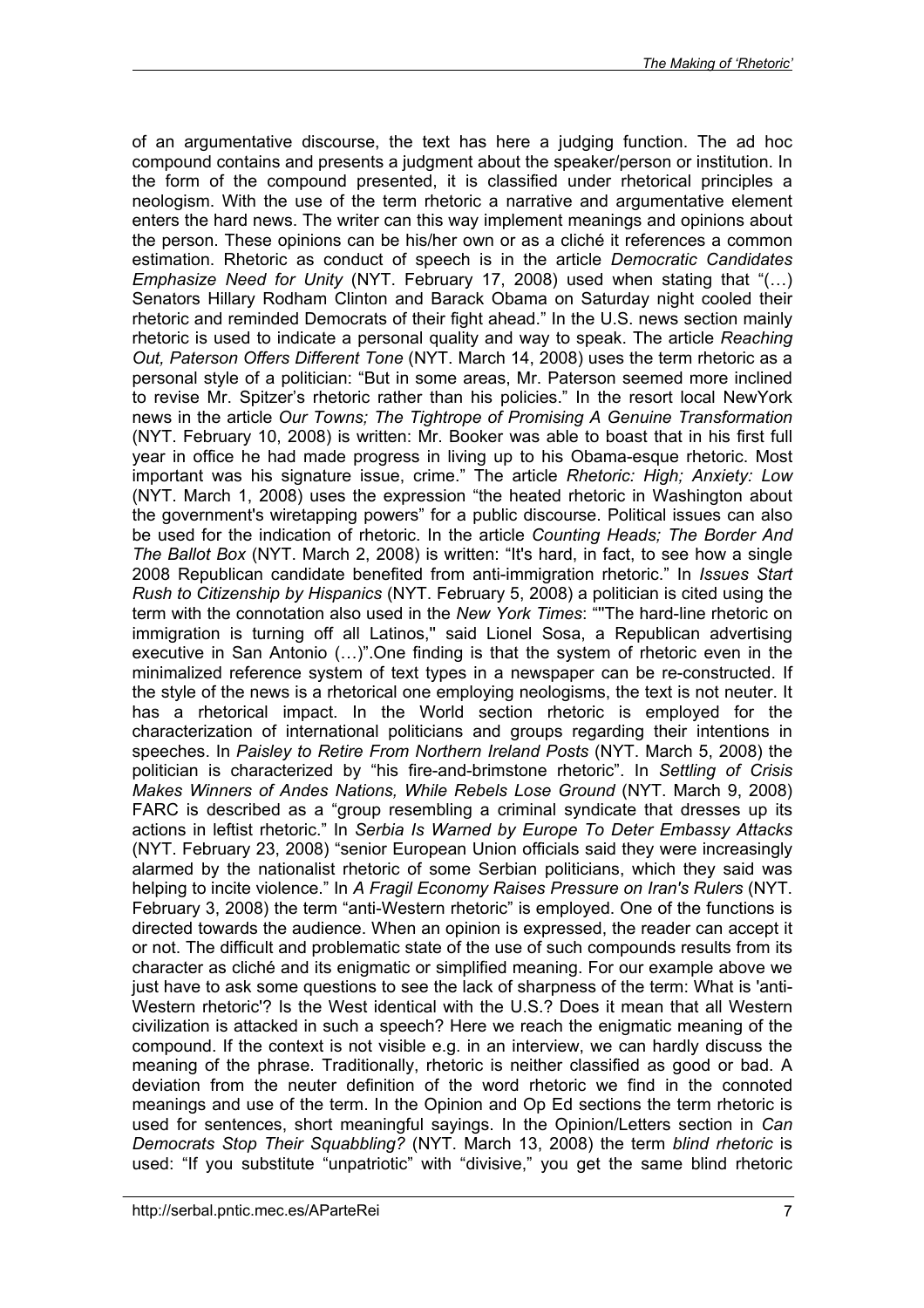that's ruled the White House for eight years." In the Op-Ed section in *Grand Old Protectionists* (NYT. March 6, 2008) *"*President Reagan's open-markets rhetoric" is mentioned. In the Editorial in *Vladimir Putin's Russia* (NYT. February 27, 2008) is written: "Descending back into cold war rhetoric and reflexes will not help anyone." In the Op-Ed section in *Russia's Last Hope* (February 29, 2008) is written: "Now, at least, they limit themselves for the most part to negative rhetoric about the West. So there is progress." The term rhetoric is like an image decoded with associations the reader cannot decode totally. Ruhrmann, Sommer, and Sassenberg (2007) defined the Linguistic Intergroup Bias (LIB) as the "tendency to describe positive ingroup and negative outgroup behaviors in more abstract linguistic categories than negative ingroup and positive outgroup behavior. It leads to a more abstract linguistic representation of undesirable aspects compared to desirable ones in describing outgroups and vice versa for the ingroup." In our case the abstract linguistic concept is a negative connoted attribute. It is applied to both national and international persons. The behavior described as rhetoric is negatively connotated as antithesis of the concept 'action'. It can be interpreted as a general political criticism expecting actions instead of speech. In the second specific case a way of speaking is considered as persuasive and hostile. A similarity of the LIB is that the negative behaviour is described with an abstract concept without a sufficient reference to the concept.

Rhetoric vs. action is a general opposition in the political writings of the *New York Times*. The journalists can even in hard news implement a negatively connotated word in order to make a commentary. While the term is employed as a depicted attribute of persons in the news section, the editorial uses it in sentences and sayings as a commentary of hard news. In the Editorial section in *Still Waiting to Seize the Moment* (NYT. January 12, 2008) this statement appeared: "Rhetoric is, of course, better than nothing -- especially after Mr. Bush spent seven years refusing to get involved." The difference between words (*verba*) and things (*res*) is the main aspect of rhetoric since ancient times. The U.S. American proverb 'Walk the Walk and Talk the Talk' indicates the esteem of a separation between action and speech. Rhetoric as a canon of speaking came to the U.S. from Europe. Rhetoric had a place in the writing programs of the colleges and universities. Here it is only a substitute for the composition of writings in the English language in ancient rhetoric covered by the field of disposition (*dispositio*) and elocution (*elocutio*). Obviously beyond this field the estimation turns to a negatively connotated set of associations.

## **6. The Perspective of the Mass Media**

## **The Position of the** *NewYork Times* **Regarding Rhetoric**

Taking the example of the writings in the *New York Times* the use of rhetoric as a connoted word is part of a reference system:

- 1. Reference to the object (person/institution)
- 2. Reference to opinion (writer/the medium/the audience)

In *Is Eloquence Overrated?* Theodore C. Sorensen, the speechwriter for President John F. Kennedy, was cited with a definition of political rhetoric as ''Speaking from the heart, to the heart, directly, not too complicated, relatively brief sentences, words that are clear to everyone.' For the writer of the article, Peter Applebome," Obama's rise has shown the power of effective political speech, it has also shown how much the form continues to evolve and how tantalizingly imprecise the link remains between a great political speech and a great political career." Applebome mentions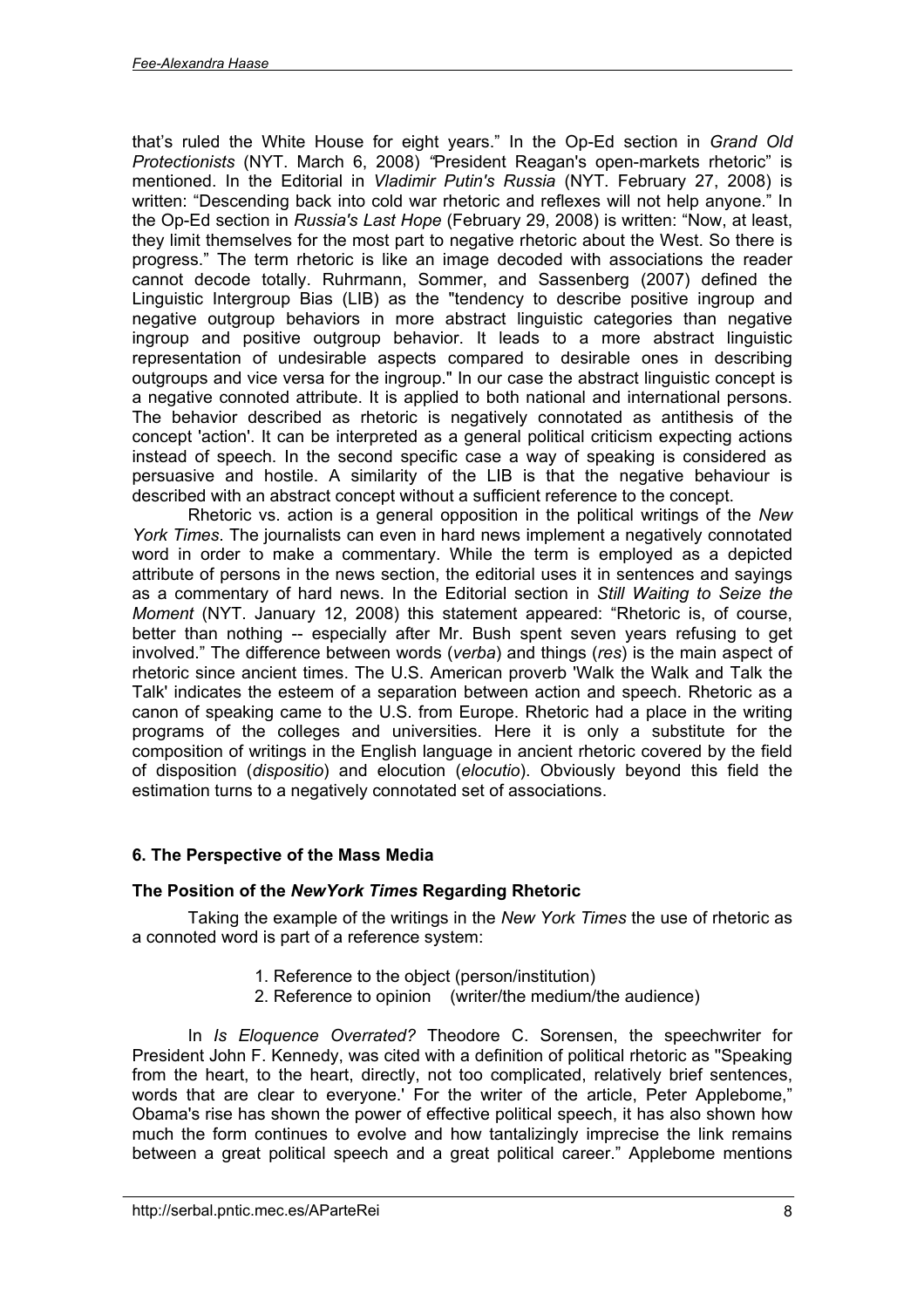John C. Calhoun, Henry Clay, and Daniel Webster as 'spellbinding orators' versed in classical rhetoric that failed to be elected president. Martin Luther King Jr.'s ''I Have a Dream'' speech in 1963, followed by John F. Kennedy's 1961 inaugural address, Franklin D. Roosevelt's first inaugural address in 1933, and his declaration of war on Dec. 8, 1941 are considered to be among the most important U.S. speeches besides the oratory of Ronald Reagan. Applebome cites that the general level of rhetorical skills has fallen so far, a conclusion from David Zarefsky, a professor of communication studies at Northwestern University' regarding the reactions of Obama`s speeches. Sorensen supports Obama`s speeches. Kathleen Hall Jamieson, the director of the Annenberg Public Policy Center at the University of Pennsylvania, noted that Obama`s best speeches were examples of epideictic or ceremonial rhetoric opposed to the deliberative language of policymaking or the forensic language. Jamieson notes that traditional political rhetoric is a declining art. If the perspective of the mass media in our case, the use of the concept rhetoric in news an a descriptive way to write about an event and a person, shows no congruence with the standard definitions of rhetoric and its historical meanings, we must ask:

> Which perspective has the news paper/the writer of the news? Which aim(s) does the text have?

Actually, the texts described above connote specific meanings about a person and the person's estimation when using the term rhetoric. In some of the cases the meaning reflects the perspective of the person regarding a topic and the perspective of the writer (double-decoded). The function and the perspective of the writer towards the person is also a selective perspective from the news favoring the event as the (hard) news or 'news in nuce'. A speech can be also further analyzed or cited in the news. But when this is not done, it might be presented as 'rhetoric'. The texts employ different aims and the writing of the hard news has also an argumentative impact. The reliance of the New York Times on academic sources for the classification of contemporary politican sources shows that the awareness and knowledge of the tradition of rhetorical speech among public writers is rudimentary done at random.

### **References**

## **Articles** *New York Times*

- Applebome, Peter. "Is Eloquence Overrated?" New York Times. January 13, 2008. Retrieved March 16, 2008. <<http://query.nytimes.com/gst/fullpage.html?res=9407E5DD143CF930A25752C0A96E9C8> B63&scp=83&sq=rhetoric&st=nyt>
- Applebome, Peter. "Our Towns; The Tightrope of Promising A Genuine Transformation." New York Times. February 10, 2008. Retrieved March 16, 2008. <[http://www.nytimes.com/2008/02/10/nyregion/10towns.html?scp=62&sq=rhetoric&st=nyt>](http://www.nytimes.com/2008/02/10/nyregion/10towns.html?scp=62&sq=rhetoric&st=nyt)
- Bosman, Julie and Jeff Zeleny."Democratic Candidates Emphasize Need for Unity." New York Times. February 17, 2008. Retrieved March 16, 2008. <<http://www.nytimes.com/2008/02/17/us/politics/17campaign.html?scp=54&sq=rhetoric&st=> nyt>
- Burns, John F. "Paisley to Retire From Northern Ireland Posts". New York Times.March 5, 2008. Retrieved March 16, 2008. <<http://www.nytimes.com/2008/03/05/world/europe/05paisley.html?scp=47&sq=rhetoric&st=> nyt>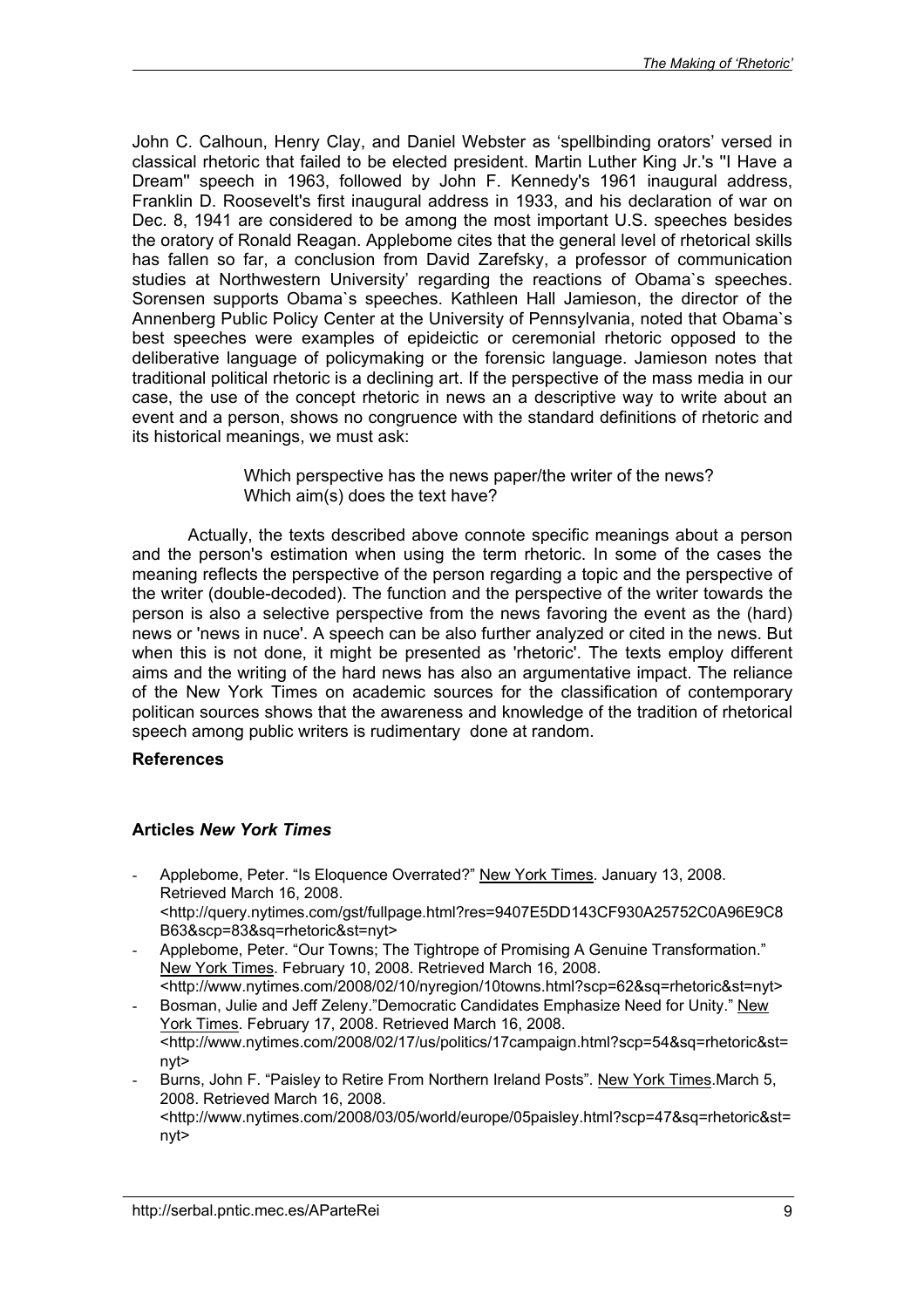- Castle, Stephen and Dan Bilefsky "Serbia Is Warned by Europe To Deter Embassy Attacks." New York Times. February 23, 2008. Retrieved March 16, 2008. <<http://www.nytimes.com/2008/02/23/world/europe/23kosovo.html?scp=80&sq=rhetoric&st=> nyt>
- Confessore, Nicholas. "Reaching Out, Paterson Offers Different Tone"*.* New York Times. March 14, 2008. Retrieved March 16, 2008. <[http://www.nytimes.com/2008/03/14/nyregion/14albany.html?scp=27&sq=rhetoric&st=nyt>](http://www.nytimes.com/2008/03/14/nyregion/14albany.html?scp=27&sq=rhetoric&st=nyt)
- Editorial. "Still Waiting to Seize the Moment". New York Times. January 12, 2008. Retrieved March 16, 2008.
- <[http://www.nytimes.com/2008/01/12/opinion/12sat1.html?scp=86&sq=rhetoric&st=nyt>](http://www.nytimes.com/2008/01/12/opinion/12sat1.html?scp=86&sq=rhetoric&st=nyt) - Editorial. "Vladimir Putin's Russia"*.* New York Times. February 27, 2008. Retrieved March 16, 2008.
	- <[http://www.nytimes.com/2008/02/27/opinion/27wed2.html?scp=35&sq=rhetoric&st=nyt>](http://www.nytimes.com/2008/02/27/opinion/27wed2.html?scp=35&sq=rhetoric&st=nyt)
- Erofeyev, Victor. "Russia's Last Hope". New York Times. February 29, 2008. Retrieved March 16, 2008.

<[http://www.nytimes.com/2008/02/29/opinion/29erofeyev.html?\\_r=1&scp=42&sq=rhetoric&s](http://www.nytimes.com/2008/02/29/opinion/29erofeyev.html?_r=1&scp=42&sq=rhetoric&s) t=nyt NPA>

- Kennedy, Randy. "Texas". New York Times. March 4, 2008. Retrieved March 16, 2008. <<http://query.nytimes.com/gst/fullpage.html?res=9501E1D6133FF937A35750C0A96E9C8B> 63&scp=45&sq=rhetoric&st=nyt>
- Leonhardt, David. "Counting Heads; The Border And The Ballot Box". New York Times. March 2, 2008. Retrieved March 16, 2008. <[http://www.nytimes.com/2008/03/02/weekinreview/02leonhardt.html?\\_r=1&scp=37&sq=rhe](http://www.nytimes.com/2008/03/02/weekinreview/02leonhardt.html?_r=1&scp=37&sq=rhe) toric&st=nyt&oref=login>
- Lichtblau, Eric. "Rhetoric: High; Anxiety: Low"*.* New York Times. March 1, 2008. Retrieved March 16, 2008.

<[http://www.nytimes.com/2008/03/01/us/01fisa.html?\\_r=1&scp=25&sq=rhetoric&st=nyt&ore](http://www.nytimes.com/2008/03/01/us/01fisa.html?_r=1&scp=25&sq=rhetoric&st=nyt&ore) f=slogin>

- Lighthizer, Robert E. "Grand Old Protectionists". New York Times. March 6, 2008. Retrieved March 16, 2008.

<[http://www.nytimes.com/2008/03/06/opinion/06lighthizer.html?\\_r=1&scp=38&sq=rhetoric&](http://www.nytimes.com/2008/03/06/opinion/06lighthizer.html?_r=1&scp=38&sq=rhetoric&) st=nyt&oref=slogin>

- Preston, Julia. "Issues Start Rush to Citizenship by Hispanics." New York Times. February 5, 2008. Retrieved March 16, 2008.
- <<http://www.nytimes.com/2008/02/05/us/politics/05hispanic.html?scp=82&sq=rhetoric&st=n> yt>
- Romero, Simon. "News Analysis; Settling of Crisis Makes Winners of Andes Nations, While Rebels Lose Ground." New York Times. March 9, 2008. Retrieved March 16, 2008. <<http://www.nytimes.com/2008/03/09/world/americas/09colombia.html?scp=30&sq=rhetoric> &st=nyt>
- Slackman, Michael "A Fragil Economy Raises Pressure on Iran's Rulers". New York Times. February 3, 2008. Retrieved March 16, 2008. <<http://www.nytimes.com/2008/02/03/world/middleeast/03iran.html?scp=97&sq=rhetoric&st> =nyt>
- Toussaint, David. "Can Democrats Stop Their Squabbling?" New York Times. March 13, 2008. Retrieved March 16, 2008. <<http://www.nytimes.com/2008/03/15/opinion/lweb15dems.html?scp=32&sq=rhetoric&st=ny> t>
- Worth, Robert F. "Decoding Lebanese Paranoia". New York Times. February 17, 2008. Retrieved March 16, 2008. <<http://www.nytimes.com/2008/02/17/weekinreview/17worth.html?scp=68&sq=rhetoric&st=> nyt>
- Zeleny, Jeff. "Obama, Drawing Criticism On Two Fronts, Fires Back." New York Times. February 21, 2008. Retrieved March 16, 2008.